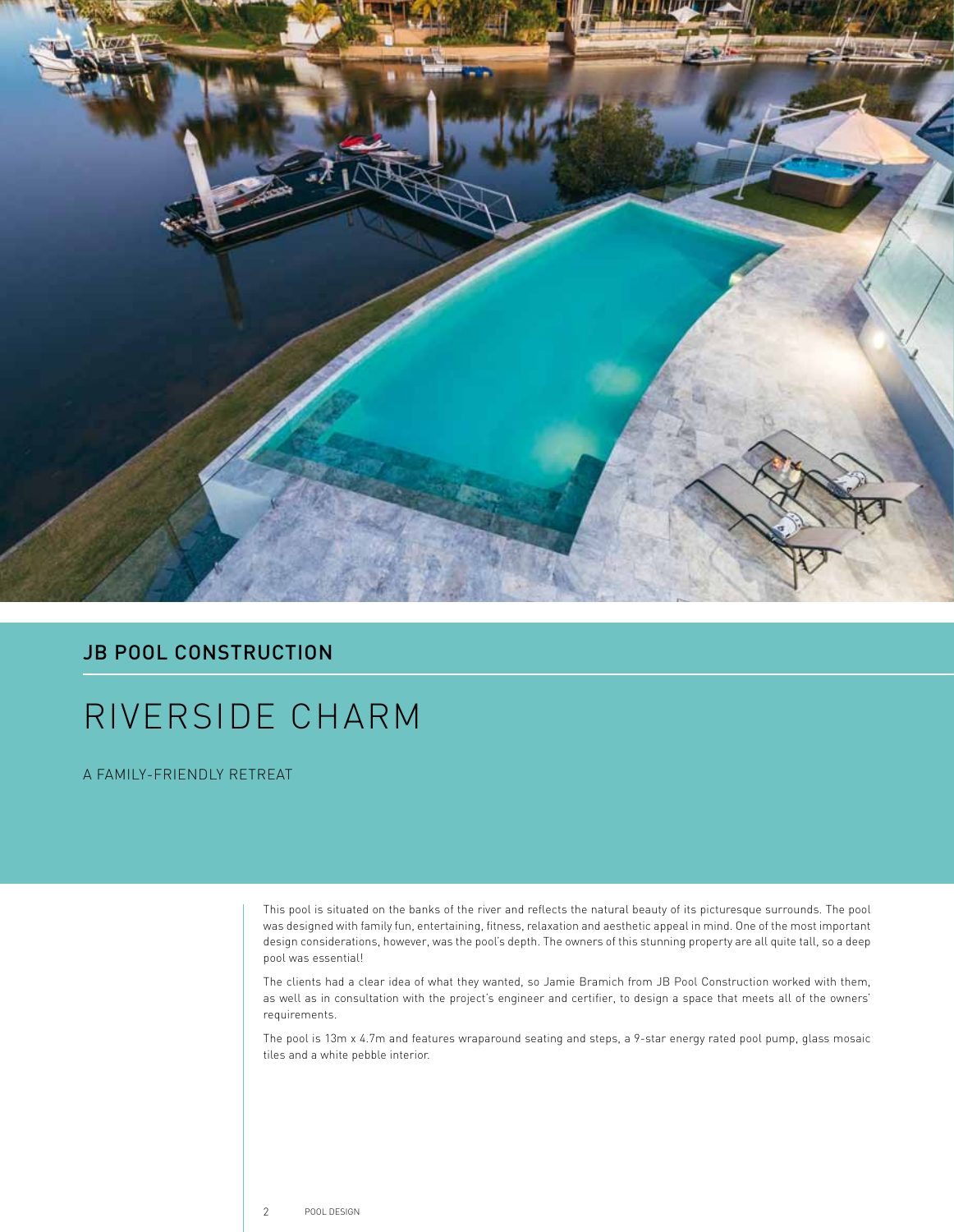



JB Pool Construction faced a number of challenges during both the design and construction process. Bramich had to demolish the existing pool, which left a sizeable void that had to be filled. Fully-formed above-ground, the new concrete structure has deep foundations – with steel piers for support – to anchor the base of the pool below the riverbed. Additional footings were also installed to suit the surface conditions.

The reinforced concrete pool comes complete with a Hayward Filter and Tristar Variable Speed Pump, as well as a Puresilk Salt Chlorinator and four Spa Electric EMC Niche lights.

Perfect for the whole family, this pool is an excellent addition to the riverside property.